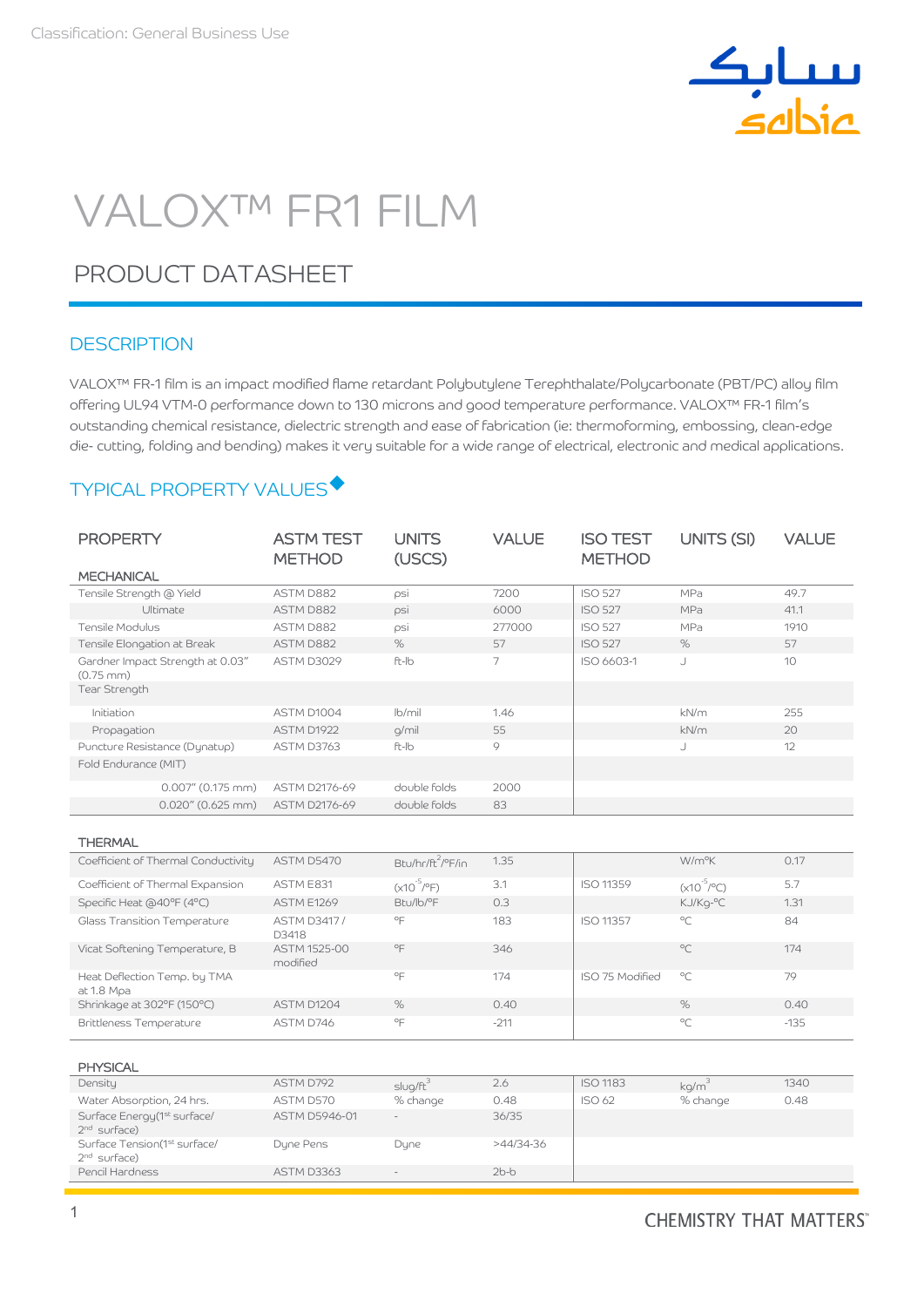| <b>PROPERTY</b>                                                  | <b>ASTM TEST</b><br><b>METHOD</b> | <b>UNITS</b><br>(USCS)   | <b>VALUE</b> | <b>ISO TEST</b><br><b>METHOD</b> | UNITS (SI)               | <b>VALUE</b> |
|------------------------------------------------------------------|-----------------------------------|--------------------------|--------------|----------------------------------|--------------------------|--------------|
| <b>OPTICAL</b>                                                   |                                   |                          |              |                                  |                          |              |
| Light Transmission                                               | ASTM D1003                        | $\%$                     | 15           |                                  |                          |              |
| Yellowness Index                                                 | ASTM D1925                        | $\%$                     | 49           |                                  |                          |              |
| Haze                                                             | ASTM D1003                        | $\%$                     | 103          |                                  |                          |              |
| Gloss over Flat Black min/max @<br>$60^\circ$                    | <b>ASTM D523-60</b>               | $\overline{\phantom{a}}$ | 5            | <b>ISO 2813</b>                  |                          | 5            |
| <b>ELECTRICAL</b>                                                |                                   |                          |              |                                  |                          |              |
| Dielectric Strength in oil, short time<br>@ 72°F (23°C), 10 mils | ASTM D 149-97a                    |                          |              |                                  |                          |              |
| (0.25mm)                                                         | Method A                          | kV/mil                   | 1.09         | <b>IEC 60243</b>                 | kV/mm                    | 43           |
| Dielectric Constant                                              |                                   |                          |              |                                  |                          |              |
| @ 60 Hz                                                          | ASTM D150                         | ÷                        | 3.3          | IEC 60250                        | $\sim$                   | 3.3          |
| @1,000,000 Hz                                                    | ASTM D150                         | $\sim$                   | 2.8          | <b>IEC 60250</b>                 | $\sim$                   | 2.8          |
| Dissipation Factor                                               |                                   |                          |              |                                  |                          |              |
| @ 60 Hz                                                          | ASTM D150                         |                          | 0.0015       | <b>IEC 60250</b>                 | $\sim$                   | 0.0015       |
| @1,000,000 Hz                                                    | ASTM D150                         | $\sim$                   | 0.01         | <b>IEC 60250</b>                 | $\overline{\phantom{a}}$ | 0.01         |
| Volume Resistivity                                               | ASTM D257                         | $\Omega$ -cm             | $1E + 17$    | IEC 60093                        | $\Omega$ -cm             | $1E + 17$    |
| Surface Resistivity                                              | ASTM D257                         | $\Omega$ /square         | $1E + 16$    | <b>IEC 60093</b>                 | $\Omega$ /square         | $1E+16$      |
| Arc Resistance, Tungsten                                         |                                   |                          |              |                                  |                          |              |
| Electrodes                                                       | ASTM D495                         | S                        | 21           |                                  |                          |              |

 These are typical properties and are not intended for specification purposes. If minimum certifiable properties are required, please contact your local SABIC representative or the SABIC Quality Services Department. Reported values are based on 0.250 mm (0.010") thickness film unless otherwise noted.

™ Trademark of SABIC.

## GLOSS BY GAUGE: (ASTM D 523-85)

|                 | <b>GAUGE</b>                        | <b>ANGLE</b> |         | <b>MATTE</b> |
|-----------------|-------------------------------------|--------------|---------|--------------|
|                 | $.003$ " (0.075mm)                  | $85^\circ$   | Minimum | 0.1          |
| FR <sub>1</sub> |                                     |              | Maximum | 25           |
|                 | $0.006 - 0.030''$ (0.150 - 0.750mm) | $85^\circ$   | Minimum | 0.1          |
|                 |                                     |              | Maximum | 17           |

### MANUFACTURING SPECIFICATIONS

| NOMINAL GAUGE RANGES                     | MIN./MAX LIMIT OF NOMINAL |
|------------------------------------------|---------------------------|
| $0.003 - 0.010''$ (0.075 mm-0.250<br>mm) | $-1+10%$                  |
| $0.015 - 0.030'' (0.375 - 0.750$ mm      | $-7+5%$                   |

Color Code: Black Color – BK1066 (BK) Natural Color – 1001 (NC)

UL File Number: [E121562,](https://materials.ulprospector.com/en/datasheet/e?&E=167379) [E207780](https://materials.ulprospector.com/en/datasheet/e?&E=174584)